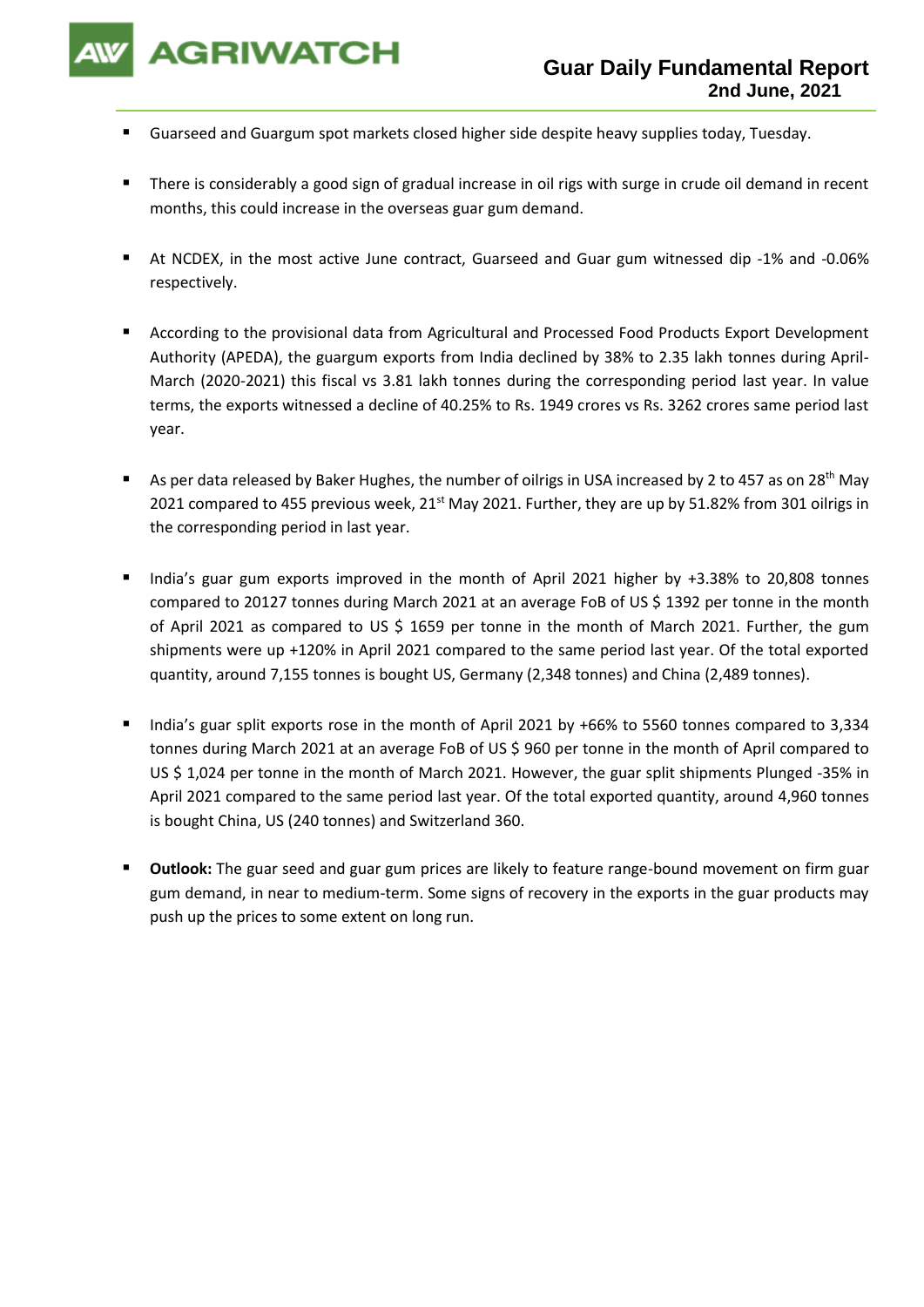

| <b>NCDEX-FUTURES MARKET - Guar Seed</b> |     |      |             |      |              |               |        |       |         |
|-----------------------------------------|-----|------|-------------|------|--------------|---------------|--------|-------|---------|
| <b>Contract</b>                         | +/- | Open | <b>High</b> | Low  | <b>Close</b> | <b>Volume</b> | Change | ΟI    | Change  |
| $Jun-21$                                | -1. | 4196 | 4205        | 4160 | 4194         | 11820         | 5615   | 41305 | $-1240$ |
| <b>Jul-21</b>                           | -1. | 4255 | 4272        | 4229 | 4263         | 10345         | $-425$ | 22125 | 1355    |

| NCDEX-FUTURES MARKET- Guar Gum |         |      |      |      |              |               |         |       |        |
|--------------------------------|---------|------|------|------|--------------|---------------|---------|-------|--------|
| <b>Contract</b>                | $+/-$   | Open | High | Low  | <b>Close</b> | <b>Volume</b> | Change  | ΟI    | Change |
| $Jun-21$                       | $-0.06$ | 6430 | 6438 | 6383 | 6409         | 3390          | $-6145$ | 23465 | $-850$ |
| <b>Jul-21</b>                  | $-0.17$ | 6505 | 6530 | 6472 | 6501         | 4290          | $-4315$ | 34555 | 720    |

|                | <b>Demat</b> | <b>In-Process</b> | Total         | <b>EDD</b> |
|----------------|--------------|-------------------|---------------|------------|
| <b>Stocks</b>  | 31-May-21    | 31-May-21         | 31-May-<br>21 | 26-May-21  |
| <b>Bikaner</b> | 24386        | 0                 | 24386         | 8089       |
| <b>Deesa</b>   | 0            | 0                 | 0             | $\Omega$   |
| Sri Ganganagar | 3050         | 20                | 3070          | 1576       |
| <b>Jodhpur</b> | 1124         | $\overline{0}$    | 1124          | 0          |
| <b>Nokha</b>   | 0            | 0                 | 0             | 366        |

| <b>Guar Gum Stock Position &amp; EDD:</b> |                |                   |               |            |  |  |
|-------------------------------------------|----------------|-------------------|---------------|------------|--|--|
|                                           | <b>Demat</b>   | <b>In-Process</b> | <b>Total</b>  | <b>EDD</b> |  |  |
| <b>Stocks</b>                             | 31-May-21      | 31-May-21         | 31-May-<br>21 | 26-May-21  |  |  |
| Deesa                                     | 0              | 0                 | $\Omega$      | 0          |  |  |
| <b>Bikaner</b>                            | 2654           | $\Omega$          | 2654          | 2057       |  |  |
| Jodhpur                                   | 10960          | 40                | 11000         | 2966       |  |  |
| <b>Nokha</b>                              | 3750           | 110               | 3860          | 1384       |  |  |
| Sri Ganganagar                            | 931            | 0                 | 931           | 2821       |  |  |
|                                           |                |                   |               | $1-Jun-21$ |  |  |
| <b>Churi and Korma Prices:</b>            |                |                   | $1-Jun-21$    |            |  |  |
| <b>Commodity</b>                          | <b>Center</b>  |                   | Rs./75 kg.    |            |  |  |
| <b>Churi</b>                              | Jodhpur        |                   |               | <b>NR</b>  |  |  |
| Korma                                     | Jodhpur        |                   |               | NR.        |  |  |
| Churi                                     | Sri Ganganagar |                   |               | NR.        |  |  |
| <b>Korma</b>                              | Sri Ganganagar |                   |               | NR         |  |  |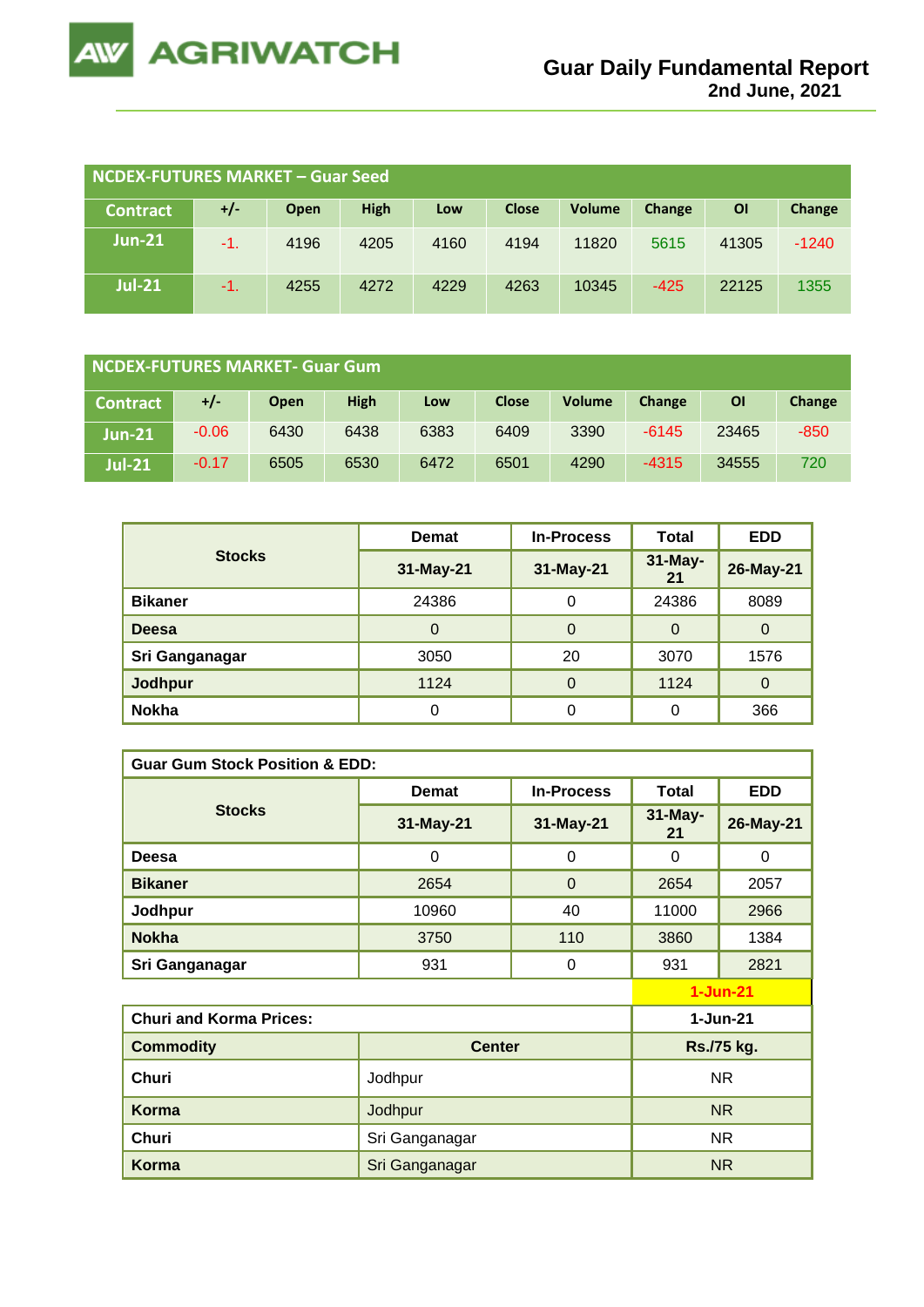

| <b>Guar Export Prices:</b>         | 1-Jun-21                    | $1 - Jun-21$  |               |
|------------------------------------|-----------------------------|---------------|---------------|
|                                    | Variety                     | Value (Rs/Kg) | Value (\$/MT) |
| <b>Guargum/Split (Mundra Port)</b> |                             | <b>NR</b>     | NR.           |
|                                    | 200 Mesh 5000<br><b>CPS</b> | <b>NR</b>     | NR.           |
| <b>Guargum Powder</b>              | 200 Mesh 3500<br><b>CPS</b> | <b>NR</b>     | NR.           |
|                                    | Meal 40%                    | <b>NR</b>     | NR.           |
| <b>Guargum Meal</b>                | <b>Meal 50%</b>             | <b>NR</b>     | NR.           |

| <b>Commodity</b> |                 |                           |                     | <b>Prices (Rs/Qtl)</b> |                                                                                                            |
|------------------|-----------------|---------------------------|---------------------|------------------------|------------------------------------------------------------------------------------------------------------|
| <b>Guar Seed</b> | <b>District</b> | <b>Centre</b>             | $1-Jun-21$          | 29-May-21              |                                                                                                            |
|                  |                 | Jodhpur (Loose)           | 4100                | Closed                 |                                                                                                            |
|                  | Jodhpur         | Jodhpur(Delivery)         | 4305                | Closed                 |                                                                                                            |
|                  |                 | Sri-Ganganagar(Loose)     | <b>NA</b>           | <b>NA</b>              |                                                                                                            |
|                  |                 | Sri-Ganganagar (Delivery) | <b>NA</b>           | <b>NA</b>              |                                                                                                            |
|                  | Sri-Ganganagar  | Rawla (Loose)             | <b>NR</b>           | <b>NR</b>              | $\blacksquare$                                                                                             |
|                  |                 | Gharsana (Loose)          | <b>NA</b>           | <b>NA</b>              |                                                                                                            |
|                  |                 | Raisinghnagar (Loose)     | <b>NA</b>           | <b>NA</b>              |                                                                                                            |
|                  |                 | Bikaner (Loose)           | 3970                | 3970                   | <b>Unch</b>                                                                                                |
|                  |                 | Bikaner (Delivery)        | 4169                | 4169                   | <b>Unch</b>                                                                                                |
|                  |                 | Nokha(Loose)              | 4025                | Closed                 |                                                                                                            |
| Rajasthan        | <b>Bikaner</b>  | Nokha (Delivery)          | 4226                | closed                 |                                                                                                            |
|                  |                 | Khajuwala (Loose)         | <b>NA</b>           | Closed                 | $\blacksquare$                                                                                             |
|                  |                 | Khajuwala (Delivery)      | <b>NA</b><br>Closed | $\blacksquare$         |                                                                                                            |
|                  |                 | Lunkaransar (Loose)       | 4060                | Closed                 | <b>Change</b><br>$\blacksquare$<br>$\blacksquare$<br>$\blacksquare$<br>20<br>21<br>$\blacksquare$<br>$-10$ |
|                  | Hanumangarh     | Hanumangarh (Loose)       | <b>NA</b>           | <b>NA</b>              |                                                                                                            |
|                  |                 | Hanumangarh (Delivery)    | <b>NA</b>           | <b>NA</b>              |                                                                                                            |
|                  |                 | Nohar (Loose)             | <b>NR</b>           | <b>NR</b>              |                                                                                                            |
|                  |                 | Pilibanga (Loose)         | <b>NA</b>           | <b>NA</b>              |                                                                                                            |
|                  | <b>Nagaur</b>   | Nagaur (Loose)            | <b>NA</b>           | <b>NA</b>              |                                                                                                            |
|                  | <b>Churu</b>    | Churu (Delivery)          | <b>NA</b>           | <b>NA</b>              |                                                                                                            |
|                  | <b>Alwar</b>    | Alwar (Loose)             | <b>NR</b>           | <b>NR</b>              |                                                                                                            |
|                  | <b>Hisar</b>    | Adampur (Loose)           | 4080                | 4060                   |                                                                                                            |
|                  |                 | Adampur (Delivery)        | 4284                | 4263                   |                                                                                                            |
| Haryana          | <b>Bhiwani</b>  | Bhiwani (Delivery)        | <b>NR</b>           | Closed                 |                                                                                                            |
|                  |                 | Siwani (Loose)            | 4050                | Closed                 |                                                                                                            |
|                  | <b>Sirsa</b>    | Sirsa (Loose)             | 4050                | 4060                   |                                                                                                            |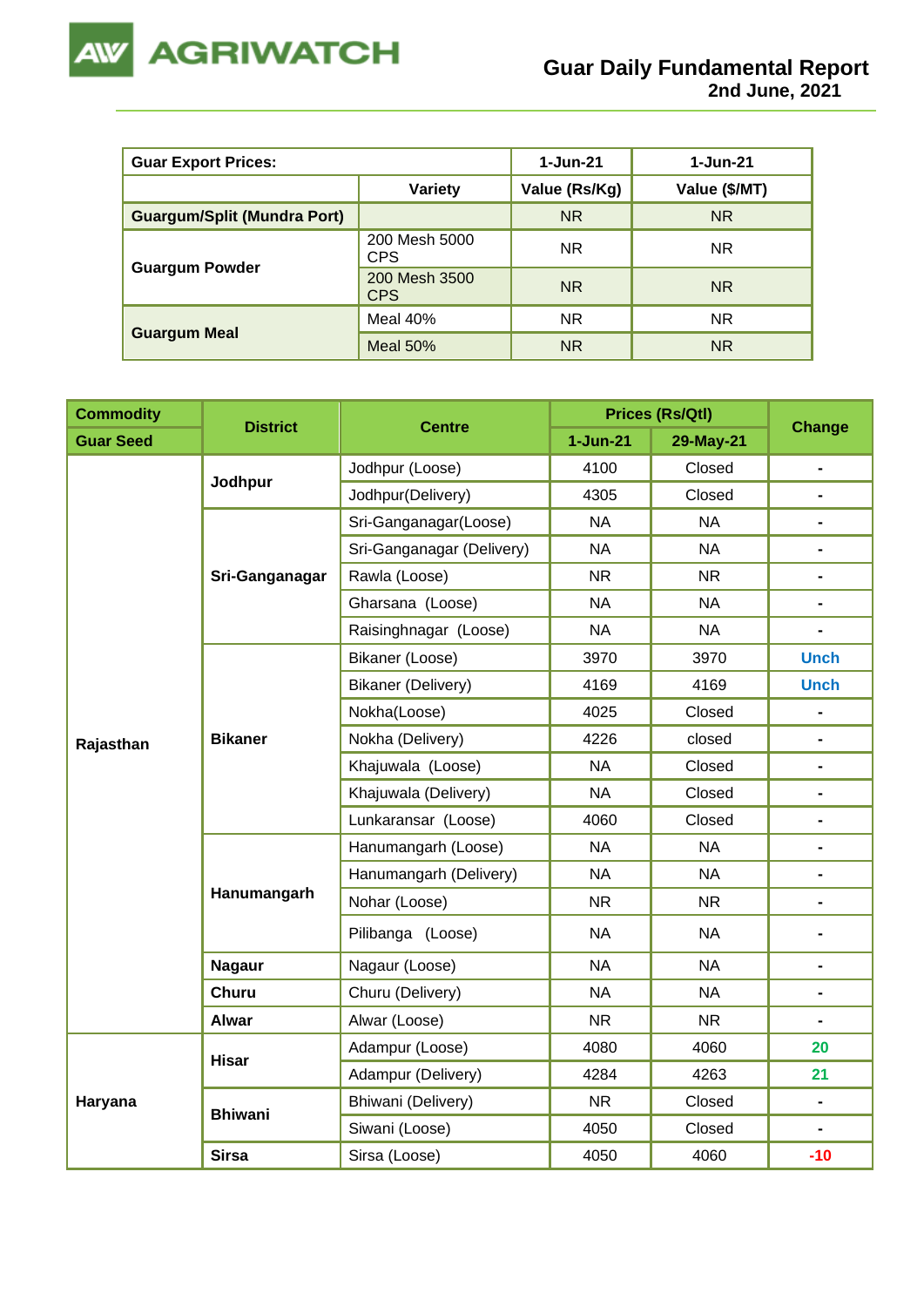

**2nd June, 2021**

|                          |                    | Dhabwali (Loose)    | <b>NA</b> | <b>NA</b> |       |
|--------------------------|--------------------|---------------------|-----------|-----------|-------|
|                          |                    | Dhabwali (Delivery) | <b>NA</b> | <b>NA</b> |       |
|                          |                    | Ellanabad (Loose)   | <b>NR</b> | <b>NR</b> |       |
|                          | <b>Fatehabad</b>   | Fatehabad (Loose)   | 3950      | Closed    |       |
|                          | <b>Banaskantha</b> | Deesa (Loose)       | NA        | <b>NA</b> |       |
| Gujarat                  | Patan              | Patan (Loose)       | <b>NA</b> | <b>NA</b> |       |
|                          | Rajkot             | Rajkot (Loose)      | <b>NA</b> | 3825      |       |
|                          | Jamnagar           | Dhrol (Loose)       | <b>NA</b> | <b>NA</b> |       |
| Madhya<br><b>Pradesh</b> | <b>Gwalior</b>     | Dabra (Loose)       | <b>NR</b> | <b>NR</b> |       |
| <b>Guar Gum</b>          |                    |                     |           |           |       |
|                          | Jodhpur            | Jodhpur             | 6500      | Closed    |       |
| Rajasthan                | Alwar              | Alwar               | <b>NR</b> | <b>NR</b> |       |
|                          | Hanumangarh        | Nohar               | <b>NR</b> | <b>NR</b> |       |
|                          | <b>Bhiwani</b>     | Bhiwani             | <b>NR</b> | Closed    |       |
| Haryana                  |                    | <b>Sirsa</b>        | 6470      | 6500      | $-30$ |
|                          | <b>Sirsa</b>       | Dhabwali            | <b>NA</b> | <b>NA</b> |       |
|                          |                    | Ellanabad           | <b>NR</b> | <b>NR</b> |       |
|                          | Fatehabad          | Fatehabad           | 6150      | Closed    |       |

| <b>Guar Seed Arrivals in Key Centers</b> |                 |                |                            |               |        |  |  |
|------------------------------------------|-----------------|----------------|----------------------------|---------------|--------|--|--|
| <b>Commodity</b>                         | <b>District</b> | <b>Centre</b>  | <b>Arrivals (Quintals)</b> | <b>Change</b> |        |  |  |
| <b>Guar Seed</b>                         |                 |                | $1 - Jun-21$               | 29-May-21     |        |  |  |
|                                          | Jodhpur         | Jodhpur        | <b>NA</b>                  | Closed        | -      |  |  |
|                                          |                 | Sri-Ganganagar | <b>NA</b>                  | <b>NA</b>     | -      |  |  |
|                                          |                 | Rawla          | <b>NR</b>                  | <b>NR</b>     | -      |  |  |
|                                          | Sri-Ganganagar  | Gharsana       | <b>NA</b>                  | <b>NA</b>     | -      |  |  |
|                                          |                 | Raisinghnagar  | <b>NA</b>                  | <b>NA</b>     | -      |  |  |
|                                          | <b>Bikaner</b>  | <b>Bikaner</b> | 500                        | 300           | 200    |  |  |
|                                          |                 | Nokha          | 300                        | Closed        | -      |  |  |
| Rajasthan                                |                 | Khajuwala      | <b>NA</b>                  | Closed        | -      |  |  |
|                                          |                 | Lunkaransar    | 400                        | Closed        | -      |  |  |
|                                          | Hanumangarh     | Hanumangarh    | <b>NA</b>                  | <b>NA</b>     | -      |  |  |
|                                          |                 | Nohar          | <b>NR</b>                  | <b>NR</b>     | -      |  |  |
|                                          |                 | Pilibanga      | <b>NA</b>                  | <b>NA</b>     | -      |  |  |
|                                          | <b>Nagaur</b>   | Nagaur         | <b>NA</b>                  | <b>NA</b>     | -      |  |  |
|                                          | <b>Churu</b>    | Churu          | <b>NA</b>                  | <b>NA</b>     | -      |  |  |
|                                          | <b>Alwar</b>    | Alwar          | <b>NR</b>                  | <b>NR</b>     | -      |  |  |
|                                          | <b>Hisar</b>    | Adampur        | 400                        | 500           | $-100$ |  |  |
| Haryana                                  | <b>Bhiwani</b>  | Bhiwani        | <b>NR</b>                  | Closed        |        |  |  |